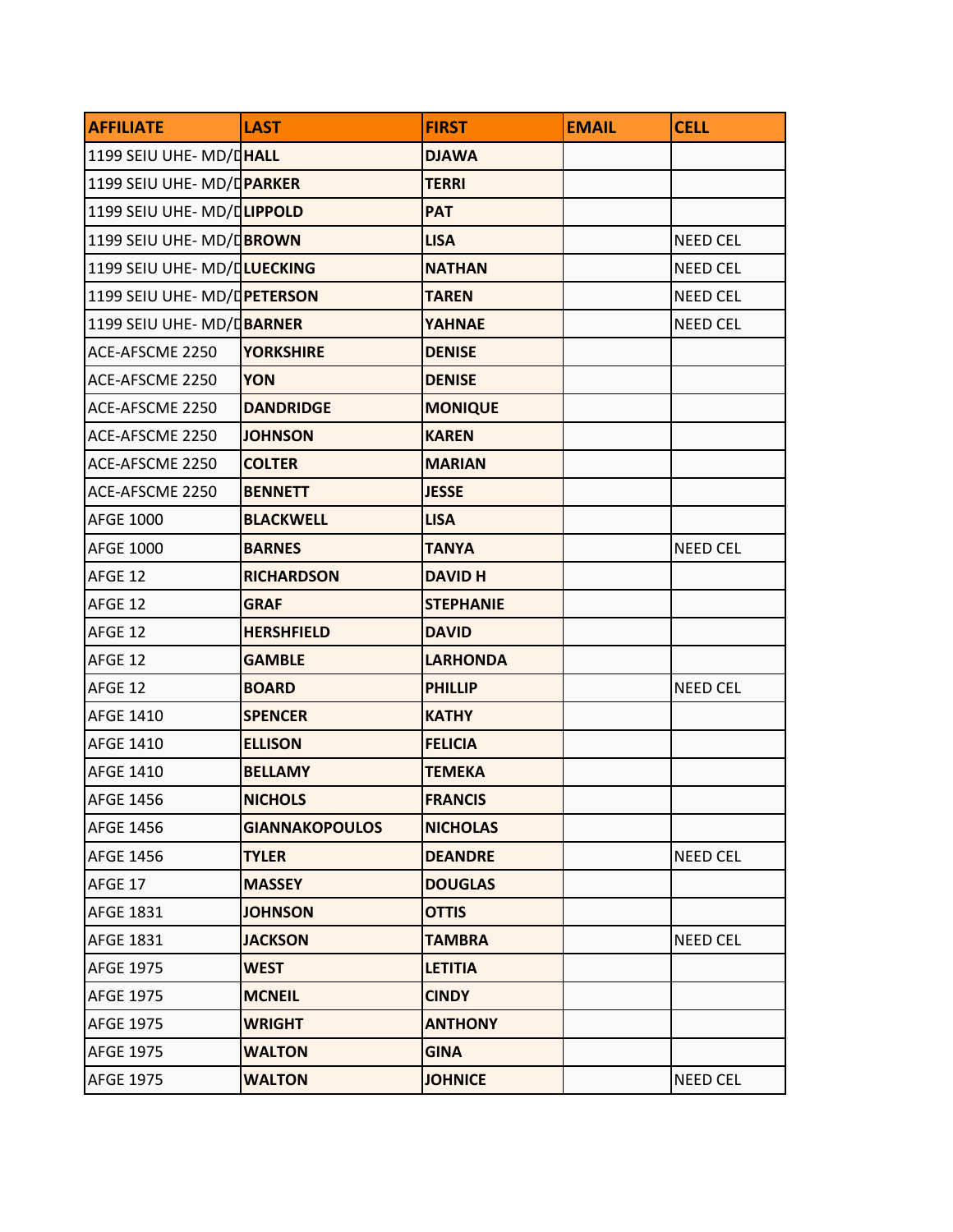| <b>AFGE 2211</b> | <b>PROCTOR</b>                   | <b>PATHENIA</b>    |                   |                 |
|------------------|----------------------------------|--------------------|-------------------|-----------------|
| <b>AFGE 2211</b> | <b>REMINES</b>                   | <b>JIM</b>         | <b>NEED EMAIL</b> | <b>NEED CEL</b> |
| <b>AFGE 2725</b> | <b>BROOMFIELD</b>                | <b>DOREEN</b>      |                   |                 |
| <b>AFGE 2725</b> | <b>HAYDEN</b>                    | <b>ROBERT</b>      |                   |                 |
| <b>AFGE 2725</b> | <b>GILLIS</b>                    | <b>MIRANDA</b>     |                   |                 |
| <b>AFGE 2741</b> | <b>JONES</b>                     | <b>BARBARA</b>     |                   |                 |
| <b>AFGE 2741</b> | <b>HOUSER</b>                    | <b>KARENA J</b>    |                   |                 |
| <b>AFGE 2741</b> | <b>SHERMAN</b>                   | <b>ANTHONY</b>     |                   |                 |
| <b>AFGE 2741</b> | <b>MCPHERSON</b>                 | <b>KIM</b>         |                   |                 |
| <b>AFGE 2782</b> | <b>HILL</b>                      | <b>EDWARD</b>      |                   |                 |
| <b>AFGE 2782</b> | <b>ZUAGAR</b>                    | <b>JOHNNY</b>      |                   |                 |
| <b>AFGE 2782</b> | <b>DAVIS</b>                     | <b>RUSS</b>        |                   | <b>NEED CEL</b> |
| <b>AFGE 2876</b> | <b>WILLIAMS</b>                  | <b>SYBIL O</b>     |                   | <b>NEED CEL</b> |
| <b>AFGE 2978</b> | <b>WARD</b>                      | <b>CARROLL</b>     |                   |                 |
| AFGE 32          | <b>BRYANT-CUNNINGHAM   MARLO</b> |                    |                   |                 |
| <b>AFGE 3331</b> | <b>HOPKINS</b>                   | <b>STEVE</b>       |                   |                 |
| <b>AFGE 3331</b> | <b>DOUGLAS</b>                   | <b>ARELIA</b>      |                   | <b>NEED CEL</b> |
| AFGE 3331        | <b>JAMES</b>                     | <b>NATE</b>        |                   | <b>NEED CEL</b> |
| <b>AFGE 3331</b> | <b>SHAPIRO</b>                   | <b>STEVE</b>       |                   | <b>NEED CEL</b> |
| <b>AFGE 3615</b> | <b>NEIL</b>                      | <b>DRUE</b>        |                   |                 |
| <b>AFGE 3615</b> | <b>WARRICK</b>                   | <b>LEGLORIA</b>    |                   |                 |
| <b>AFGE 3615</b> | <b>BROCK</b>                     | <b>PATREESE</b>    |                   | <b>NEED CEL</b> |
| AFGE 3615        | <b>HARRISON</b>                  | <b>LASHON</b>      |                   | <b>NEED CEL</b> |
| <b>AFGE 383</b>  | <b>CAUGHMAN</b>                  | <b>GREG</b>        |                   |                 |
| <b>AFGE 383</b>  | <b>MCBRIDE</b>                   | <b>BETH</b>        |                   |                 |
| <b>AFGE 383</b>  | <b>PITTS</b>                     | <b>KENNETH</b>     |                   |                 |
| <b>AFGE 383</b>  | <b>WALKER</b>                    | <b>ANIKA</b>       |                   | <b>NEED CEL</b> |
| <b>AFGE 476</b>  | <b>MCLENNON</b>                  | <b>CHRISTOPHER</b> |                   |                 |
| <b>AFGE 476</b>  | <b>ROBINSON-JOHNS</b>            | <b>ASHAKI</b>      |                   |                 |
| <b>AFGE 476</b>  | <b>ROSE</b>                      | <b>RODNEY</b>      |                   |                 |
| <b>AFGE 476</b>  | <b>CARTER</b>                    | <b>CYNTHIA</b>     |                   |                 |
| <b>AFGE 476</b>  | <b>BIGGS</b>                     | <b>MONIQUE S</b>   |                   |                 |
| <b>AFGE 631</b>  | <b>MILTON</b>                    | <b>BARBARA</b>     |                   |                 |
| <b>AFGE 631</b>  | <b>STATEN</b>                    | <b>LEROY</b>       |                   |                 |
| AFGE 65          | <b>RIDLEY</b>                    | <b>ROSCOE</b>      |                   |                 |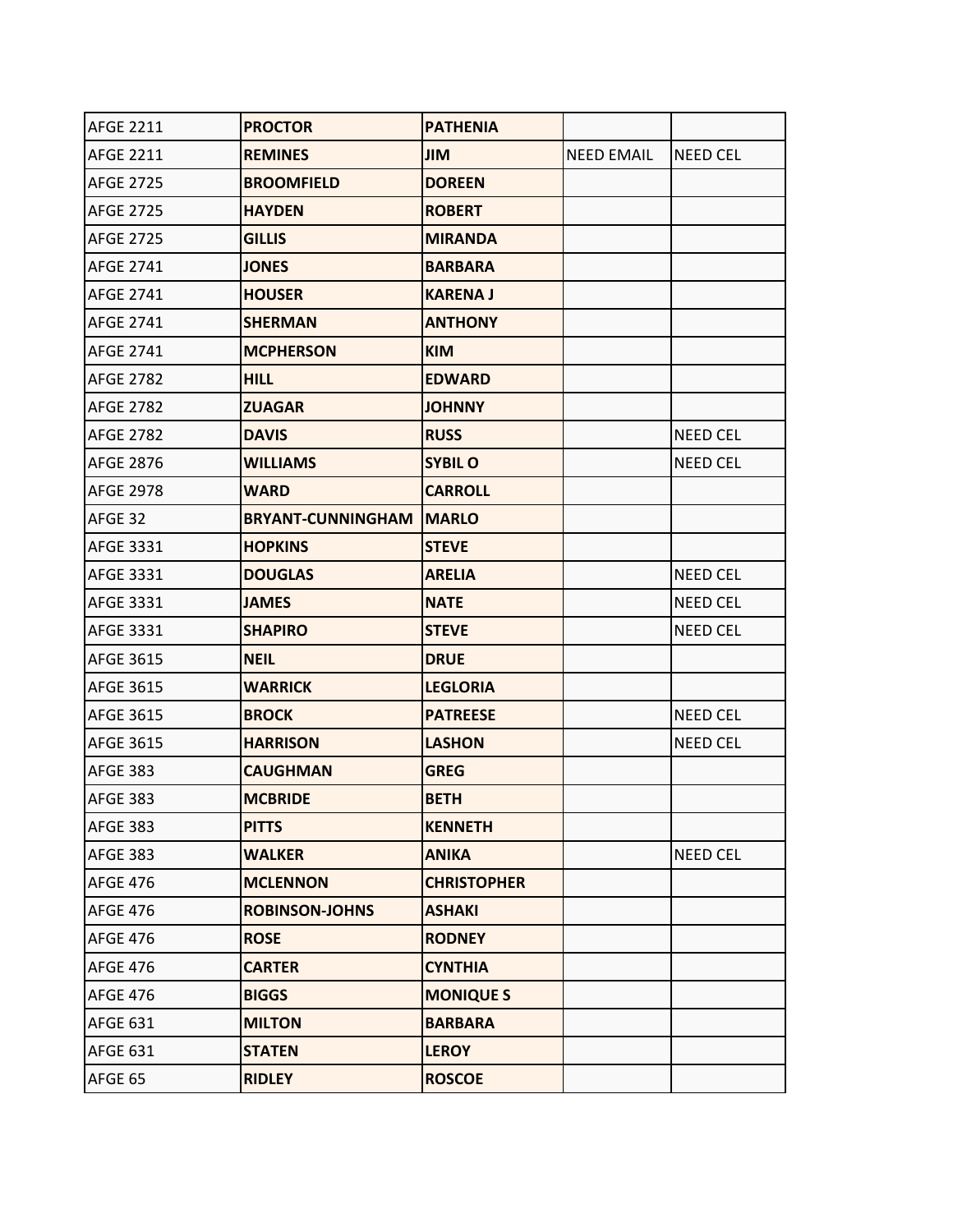| <b>AFGE Council 1</b>   | <b>TYLER</b>     | <b>DEANDRE</b>         |                   | <b>NEED CEL</b> |
|-------------------------|------------------|------------------------|-------------------|-----------------|
| <b>AFGE Council 222</b> | <b>ROBINSON</b>  | <b>ASHAKI</b>          |                   |                 |
| <b>AFGE District 14</b> | <b>BUNN</b>      | <b>ERIC</b>            |                   | <b>NEED CEL</b> |
| AFM 161-710             | <b>MALAGA</b>    | <b>ED</b>              |                   |                 |
| AFM 161-710             | <b>AMENT</b>     | <b>ANNIE</b>           |                   |                 |
| AFM 161-710             | <b>ROSENTHAL</b> | <b>DOUG</b>            |                   |                 |
| AFM 161-710             | <b>HURD</b>      | <b>PATTY</b>           |                   | <b>NEED CEL</b> |
| AFSA/CSO 4              | <b>JACKSON</b>   | <b>RICHARD</b>         |                   |                 |
| AFSA/CSO 4              | <b>LINDER</b>    | <b>ARTHUR</b>          |                   | <b>NEED CEL</b> |
| AFSA/CSO 4              | <b>CHILDS</b>    | <b>BARBARA</b>         |                   | <b>NEED CEL</b> |
| AFSCME 1072             | <b>JACKSON</b>   | <b>DAWN</b>            |                   | <b>NEED CEL</b> |
| AFSCME 1170             | <b>WALLACE</b>   | <b>RHONDA</b>          |                   |                 |
| AFSCME 1200             | <b>COLEY</b>     | <b>MICHAEL</b>         |                   | <b>NEED CEL</b> |
| AFSCME 1207             | <b>VINSON</b>    | <b>PERNELL</b>         |                   |                 |
| AFSCME 1209B            | <b>THOMPSON</b>  | <b>DEANDRE</b>         |                   |                 |
| AFSCME 1209C            | <b>KALINE</b>    | <b>TIMOTHY</b>         |                   |                 |
| AFSCME 1297             | <b>BROOKS</b>    | <b>MARY</b>            |                   | <b>NEED CEL</b> |
| AFSCME 1418             | <b>CUMMINGS</b>  | <b>HANOL</b>           |                   |                 |
| AFSCME 1453             | <b>FOREMAN</b>   | <b>RAYMOND</b>         | <b>NEED EMAIL</b> | <b>NEED CEL</b> |
| AFSCME 1653             | <b>MAUND</b>     | <b>GREGORY</b>         |                   |                 |
| AFSCME 1808             | <b>GENIA</b>     | <b>ALEXANDRA ALLIE</b> |                   |                 |
| AFSCME 1808             | <b>OLIVER</b>    | <b>PORTIA</b>          |                   | <b>NEED CEL</b> |
| AFSCME 1959             | <b>UPCHURCH</b>  | <b>COREY J</b>         |                   |                 |
| AFSCME 1959             | <b>TECKLE</b>    | <b>TESFE</b>           |                   |                 |
| AFSCME 1959             | <b>SCHOOLS</b>   | <b>ALISHA</b>          |                   |                 |
| AFSCME 2087             | <b>ELLIS</b>     | <b>ALFREDA</b>         |                   | <b>NEED CEL</b> |
| AFSCME 2091             | <b>HARRIS</b>    | <b>JOHNNYRHETTE</b>    |                   |                 |
| AFSCME 2091             | <b>CAREY</b>     | <b>BARRY</b>           |                   | NEED CEL        |
| AFSCME 2091             | <b>SUTTON</b>    | <b>ERWIN</b>           |                   | NEED CEL        |
| AFSCME 2091             | <b>POGE</b>      | <b>KEVIN</b>           |                   | NEED CEL        |
| AFSCME 2091             | <b>EPPS</b>      | <b>SHAWN</b>           |                   | NEED CEL        |
| AFSCME 2290             | <b>TRUESDALE</b> | <b>LEON</b>            |                   |                 |
| AFSCME 2401             | <b>AKINLEYE</b>  | <b>PAULA</b>           |                   |                 |
| AFSCME 241              | <b>GRAY</b>      | <b>WANDA J</b>         |                   |                 |
| AFSCME 241              | <b>BURROUGHS</b> | <b>DORIS</b>           |                   | NEED CEL        |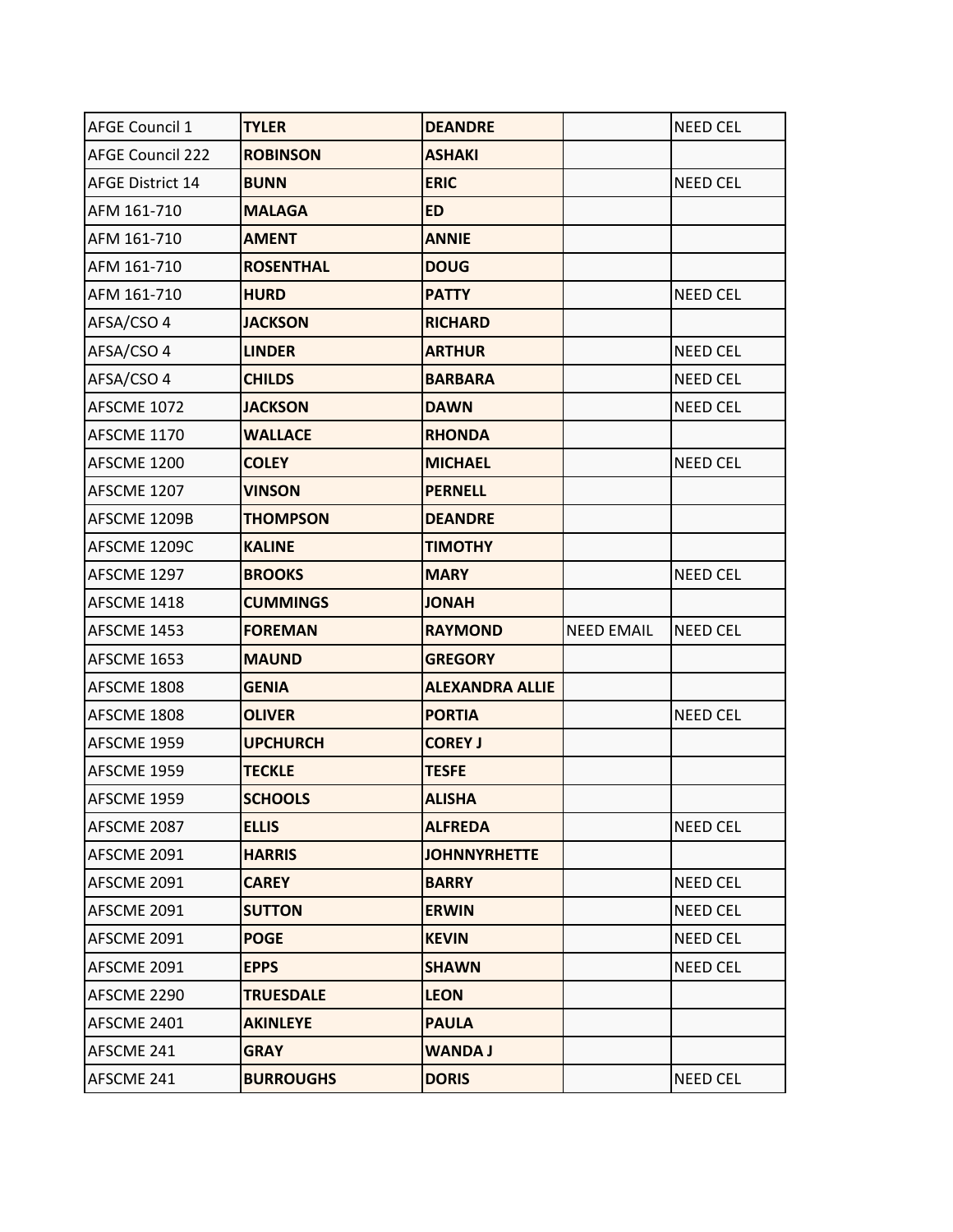| AFSCME 2462 | <b>MAURANTONIO</b>   | <b>JERRY</b>       | <b>NEED EMAIL</b> |                 |
|-------------|----------------------|--------------------|-------------------|-----------------|
| AFSCME 2462 | <b>HINDS-ENGLISH</b> | <b>MARGARET</b>    |                   |                 |
| AFSCME 2477 | <b>CLARK</b>         | <b>DARRYL</b>      |                   | <b>NEED CEL</b> |
| AFSCME 2735 | <b>MINER</b>         | <b>BRUCE</b>       |                   | <b>NEED CEL</b> |
| AFSCME 2735 | <b>TAYLOR</b>        | <b>CHARLES</b>     | <b>NEED EMAIL</b> | <b>NEED CEL</b> |
| AFSCME 2743 | <b>DANTZLER</b>      | <b>FELICIA</b>     |                   |                 |
| AFSCME 2776 | <b>JANIFER</b>       | <b>VALETTA</b>     |                   |                 |
| AFSCME 2776 | <b>HOLLINGSWORTH</b> | <b>ROBERT</b>      |                   |                 |
| AFSCME 2776 | <b>BENJAMIN</b>      | <b>SHEENA</b>      |                   | <b>NEED CEL</b> |
| AFSCME 2830 | <b>COLEMAN</b>       | <b>ANDREA</b>      |                   |                 |
| AFSCME 2898 | <b>WILSON</b>        | <b>MARCUS</b>      |                   |                 |
| AFSCME 2898 | <b>MATTHEWS</b>      | <b>KEVIN</b>       |                   |                 |
| AFSCME 2910 | <b>SCHNIDERMAN</b>   | <b>SAUL</b>        |                   |                 |
| AFSCME 2911 | <b>MCALLISTER</b>    | <b>CASEY</b>       |                   |                 |
| AFSCME 2921 | <b>ALSTON</b>        | <b>ROBERT</b>      |                   | <b>NEED CEL</b> |
| AFSCME 2940 | <b>BRUNSON</b>       | <b>STEVEN</b>      |                   | <b>NEED CEL</b> |
| AFSCME 2981 | <b>BURCH</b>         | <b>SARAH</b>       |                   | <b>NEED CEL</b> |
| AFSCME 3389 | <b>BEASLEY</b>       | <b>DEBORAH</b>     |                   |                 |
| AFSCME 3389 | <b>SMITH</b>         | <b>ANTHONY</b>     |                   | <b>NEED CEL</b> |
| AFSCME 3399 | <b>GEORGE</b>        | <b>VENITA</b>      | <b>NEED EMAIL</b> | <b>NEED CEL</b> |
| AFSCME 3548 | <b>CRICHTON</b>      | <b>MATHEW</b>      |                   | <b>NEED CEL</b> |
| AFSCME 3644 | <b>CHENOWITH</b>     | <b>THERESA</b>     |                   |                 |
| AFSCME 3655 | <b>WOMBLE</b>        | <b>MILDRED G</b>   |                   | <b>NEED CEL</b> |
| AFSCME 3661 | <b>WASHINGTON</b>    | <b>ANTHONY</b>     |                   | <b>NEED CEL</b> |
| AFSCME 3674 | <b>KELLY</b>         | <b>PAT</b>         |                   | <b>NEED CEL</b> |
| AFSCME 3675 | <b>BARTLETT</b>      | <b>RICK</b>        |                   | <b>NEED CEL</b> |
| AFSCME 3829 | <b>SABREE</b>        | <b>QADDAFI</b>     |                   | NEED CEL        |
| AFSCME 3870 | <b>BLUMENTHAL</b>    | <b>DAN</b>         |                   |                 |
| AFSCME 3870 | <b>DEBREW</b>        | <b>LA'SHONDA L</b> |                   |                 |
| AFSCME 3870 | <b>CARTER</b>        | <b>SHERRIE</b>     |                   | <b>NEED CEL</b> |
| AFSCME 3925 | <b>DIA</b>           | <b>LATAWNYA</b>    |                   | NEED CEL        |
| AFSCME 3976 | <b>OBERTI</b>        | <b>TERESA</b>      |                   |                 |
| AFSCME 626  | <b>REID</b>          | <b>CATHERINE</b>   |                   | NEED CEL        |
| AFSCME 631  | <b>MCINTYRE</b>      | <b>MICHELLE</b>    |                   |                 |
| AFSCME 631  | <b>JOHNSON</b>       | <b>WYNTON</b>      |                   |                 |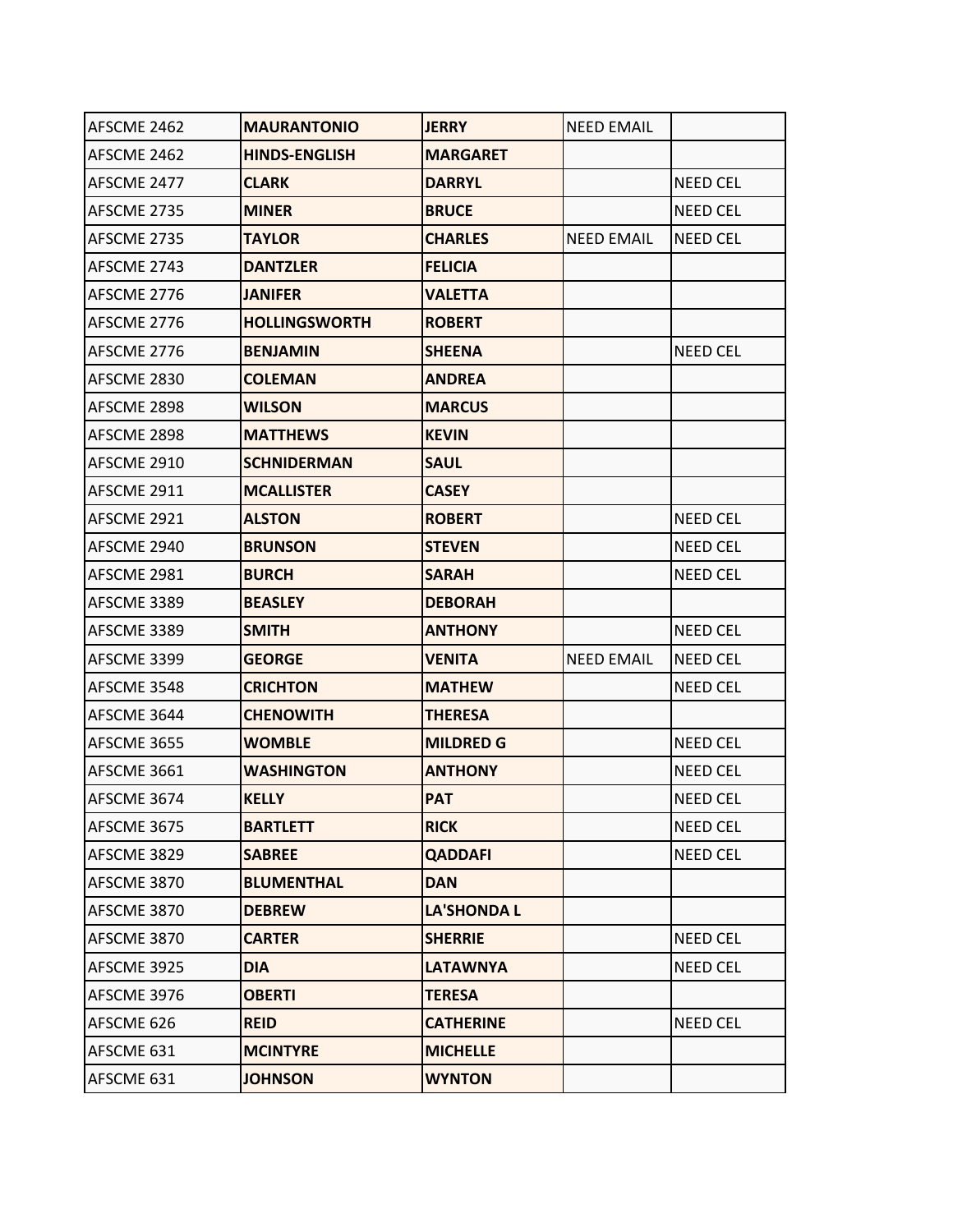| AFSCME 631                       | <b>WILLIAMS</b>     | <b>MARCELLE</b>  |                   |                 |
|----------------------------------|---------------------|------------------|-------------------|-----------------|
| AFSCME 658                       | <b>MARTIN</b>       | <b>LAUREL</b>    |                   |                 |
| AFSCME 709                       | <b>WALKER</b>       | <b>DEBRA</b>     |                   |                 |
| AFSCME 709                       | <b>NICKENS</b>      | <b>APRIL L</b>   |                   |                 |
| <b>AFSCME Council 20</b>         | <b>WASHINGTON</b>   | <b>ANDREW</b>    |                   |                 |
| <b>AFSCME Council 3</b>          | <b>MORAN</b>        | <b>PATRICK</b>   |                   | <b>NEED CEL</b> |
| <b>AFSCME Council 67</b>         | <b>MIDDLETON SR</b> | <b>GLENARD S</b> |                   |                 |
| <b>AFSCME NUHHCE 119 JENKINS</b> |                     | <b>WANDA</b>     |                   |                 |
| AFSCME NUHHCE 119 SIMMONS        |                     | <b>CLINTRECE</b> |                   |                 |
| AFSCME NUHHCE 119 SHELTON-MARTIN |                     | <b>WANDA</b>     |                   |                 |
| AFSCME NUHHCE 119 FLETCHER       |                     | <b>OCTAVIA</b>   |                   |                 |
| AFSCME NUHHCE 119 CHILDRESS      |                     | <b>SIRENA</b>    |                   |                 |
| AFSCME NUHHCE 119 WHITE-SIMS     |                     | <b>FELICIA</b>   |                   |                 |
| <b>AGMA</b>                      | <b>BECK</b>         | <b>ALLISON</b>   |                   |                 |
| <b>APRI</b>                      | <b>GREENHILL</b>    | <b>LARRY</b>     |                   | <b>NEED CEL</b> |
| APWU 3630, Montgor CORLEY        |                     | <b>NANETTE J</b> |                   | <b>NEED CEL</b> |
| APWU, Nation's Capit BRISCOE     |                     | <b>DENA M</b>    |                   |                 |
| APWU, Nation's Capit BROWN       |                     | <b>ARRION</b>    |                   |                 |
| ARA MD-DC Chapter                | <b>FLASHMAN</b>     | <b>SUSAN C</b>   |                   |                 |
| <b>ASASP</b>                     | <b>PRYOR</b>        | <b>BENJAMIN</b>  |                   |                 |
| <b>ASASP</b>                     | <b>SPRUILL</b>      | <b>TONY</b>      |                   |                 |
| <b>ASASP</b>                     | <b>WEATHERS</b>     | <b>HUGH M</b>    |                   |                 |
| <b>ASASP</b>                     | <b>REED</b>         | <b>DORIS</b>     |                   | <b>NEED CEL</b> |
| <b>ASASP</b>                     | <b>VAUGHN</b>       | <b>RODNEY</b>    |                   | <b>NEED CEL</b> |
| <b>ATU 1764</b>                  | <b>CHASE</b>        | <b>WILLIAM</b>   | <b>NEED EMAIL</b> |                 |
| <b>ATU 1764</b>                  | <b>BATTLE-MASON</b> | <b>KEWANA</b>    |                   |                 |
| <b>ATU 1764</b>                  | <b>PAYNE</b>        | <b>GREGORY L</b> |                   |                 |
| <b>ATU 1764</b>                  | <b>DUFFY</b>        | <b>AARON</b>     |                   | NEED CEL        |
| <b>ATU 689</b>                   | <b>GAINES</b>       | <b>JOHN C</b>    |                   |                 |
| <b>ATU 689</b>                   | <b>KNIGHT</b>       | <b>ARTHUR B</b>  |                   |                 |
| <b>ATU 689</b>                   | <b>BEY</b>          | <b>JUMOKE</b>    |                   |                 |
| <b>ATU 689</b>                   | <b>NABORS</b>       | <b>DERRICK E</b> |                   |                 |
| <b>ATU 689</b>                   | <b>LAWSON</b>       | <b>FAYEL</b>     |                   |                 |
| <b>ATU 689</b>                   | <b>BOWEN JR</b>     | <b>GREG</b>      |                   |                 |
| <b>ATU 689</b>                   | <b>CHASE</b>        | <b>JENNIFER</b>  |                   |                 |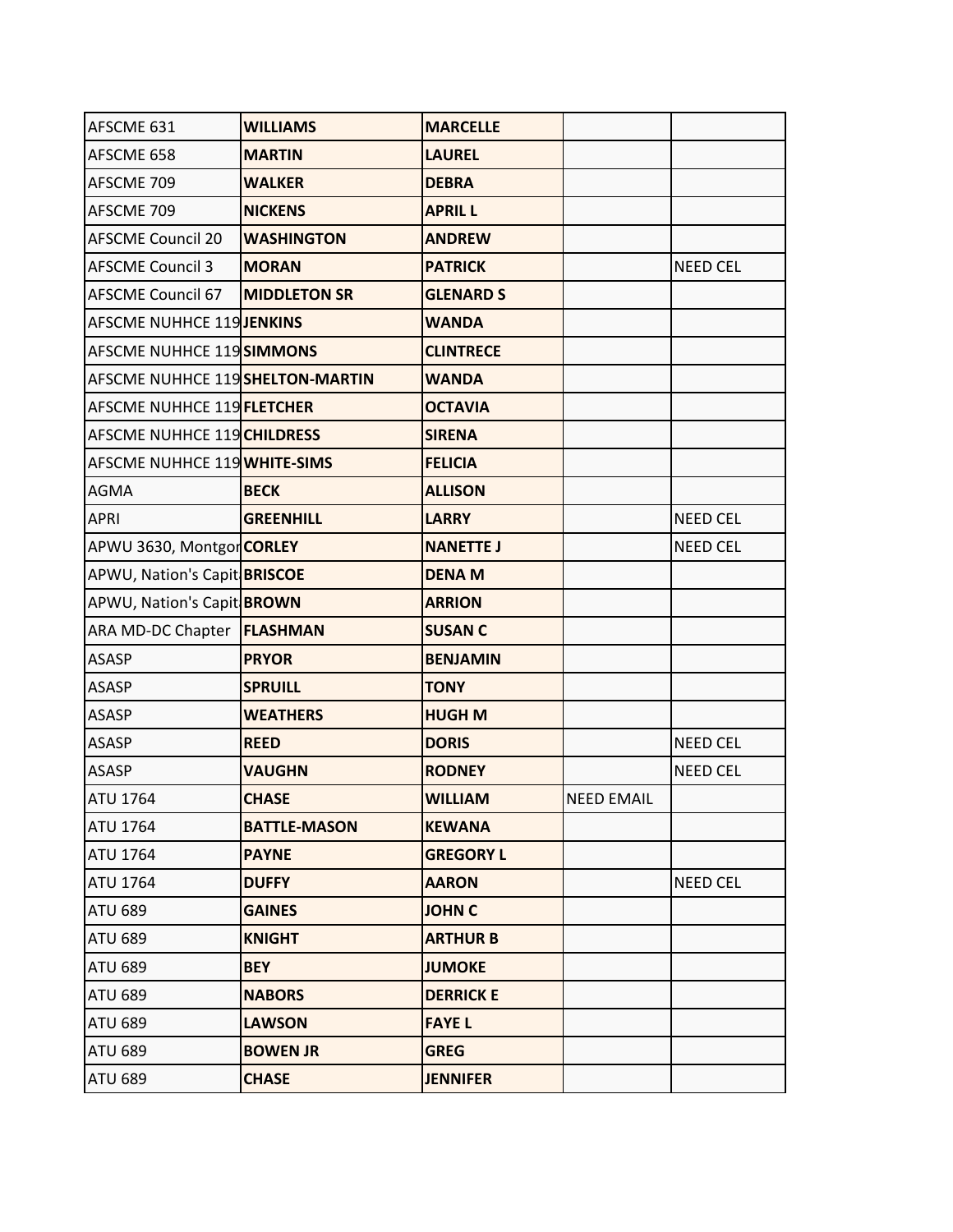| <b>ATU 689</b>                   | <b>JETER</b>           | <b>JACKIE</b>    |                 |
|----------------------------------|------------------------|------------------|-----------------|
| <b>ATU 689</b>                   | <b>JETER</b>           | <b>ROLAND H</b>  |                 |
| <b>BAKERY WORKERS 11JONES</b>    |                        | <b>LES</b>       |                 |
| <b>BAKERY WORKERS 11 JOHNSON</b> |                        | <b>THOMAS</b>    |                 |
| Baltimore-DC Metro BCOURTIEN     |                        | <b>STEPHEN W</b> |                 |
| BLET Division 482, DC HARRIS     |                        | <b>HERBERT</b>   |                 |
| Boilermakers 45 Zone WEBER       |                        | <b>DANIEL J</b>  | <b>NEED CEL</b> |
| Bricklayers Local 1 MDBUCKNER    |                        | <b>TODD</b>      |                 |
| Bricklayers Local 1 MDGARVIN     |                        | <b>SCOTT</b>     |                 |
| Bricklayers Local 1 MDRODRIGUEZ  |                        | <b>CESAR</b>     | <b>NEED CEL</b> |
| Bricklayers Local 1 MDREDABAUGH  |                        | <b>MATTHEW S</b> | <b>NEED CEL</b> |
| Bricklayers Local 1 MDSERRANO    |                        | <b>MARIE</b>     | <b>NEED CEL</b> |
| Carpenters 197                   | <b>BEDNEY</b>          | <b>KUNTA</b>     |                 |
| Carpenters 197                   | <b>BRUMBAUGH</b>       | <b>SCOTT</b>     |                 |
| Carpenters 197                   | <b>ESPARZA</b>         | <b>FRANCISCO</b> | <b>NEED CEL</b> |
| <b>CBTU DC Chapter</b>           | <b>JOHNSON</b>         | <b>GWEND</b>     |                 |
| CLUW Chesapeake BaSAVOY          |                        | <b>BRENDA</b>    |                 |
| CLUW, Metro DC CharBROCKINGTON   |                        | <b>DONNA</b>     |                 |
| CWA 101-12                       | <b>STEVENSON</b>       | <b>ROBERT</b>    |                 |
| <b>CWA 2107</b>                  | <b>OPFER</b>           | <b>SHANNON</b>   | <b>NEED CEL</b> |
| <b>CWA 2108</b>                  | <b>IRWIN</b>           | <b>MARILYN</b>   |                 |
| <b>CWA 2108</b>                  | <b>PROCTOR</b>         | <b>AMORY</b>     | <b>NEED CEL</b> |
| <b>CWA 2108</b>                  | <b>BROWN</b>           | <b>JOHNNY</b>    | <b>NEED CEL</b> |
| <b>CWA 2108</b>                  | <b>CARPENTER</b>       | <b>LATASHA</b>   | <b>NEED CEL</b> |
| <b>CWA 2108</b>                  | <b>KLINGMAN</b>        | <b>MATT</b>      | <b>NEED CEL</b> |
| <b>CWA 2336</b>                  | <b>MULLIKIN</b>        | <b>JOSEPH</b>    |                 |
| <b>CWA 2336</b>                  | <b>GARNER</b>          | <b>TERRY</b>     |                 |
| <b>CWA 2336</b>                  | <b>GUNN</b>            | <b>KELVIN</b>    |                 |
| <b>CWA 2336</b>                  | <b>DANIELS</b>         | <b>RAYMOND</b>   | NEED CEL        |
| <b>DCNA</b>                      | <b>BABER-GREENWOOD</b> | <b>KIMBERLY</b>  |                 |
| <b>DCNA</b>                      | <b>SPANN-DOWNING</b>   | <b>TRACY</b>     |                 |
| <b>DCNA</b>                      | <b>RICHARDSON</b>      | <b>KAREN</b>     |                 |
| <b>DCNA</b>                      | <b>ANDERSON</b>        | <b>APOLLONIA</b> |                 |
| <b>DCNA</b>                      | <b>MEEK</b>            | <b>KAREN</b>     |                 |
| <b>DCNA</b>                      | <b>BURNS</b>           | <b>ROBIN</b>     |                 |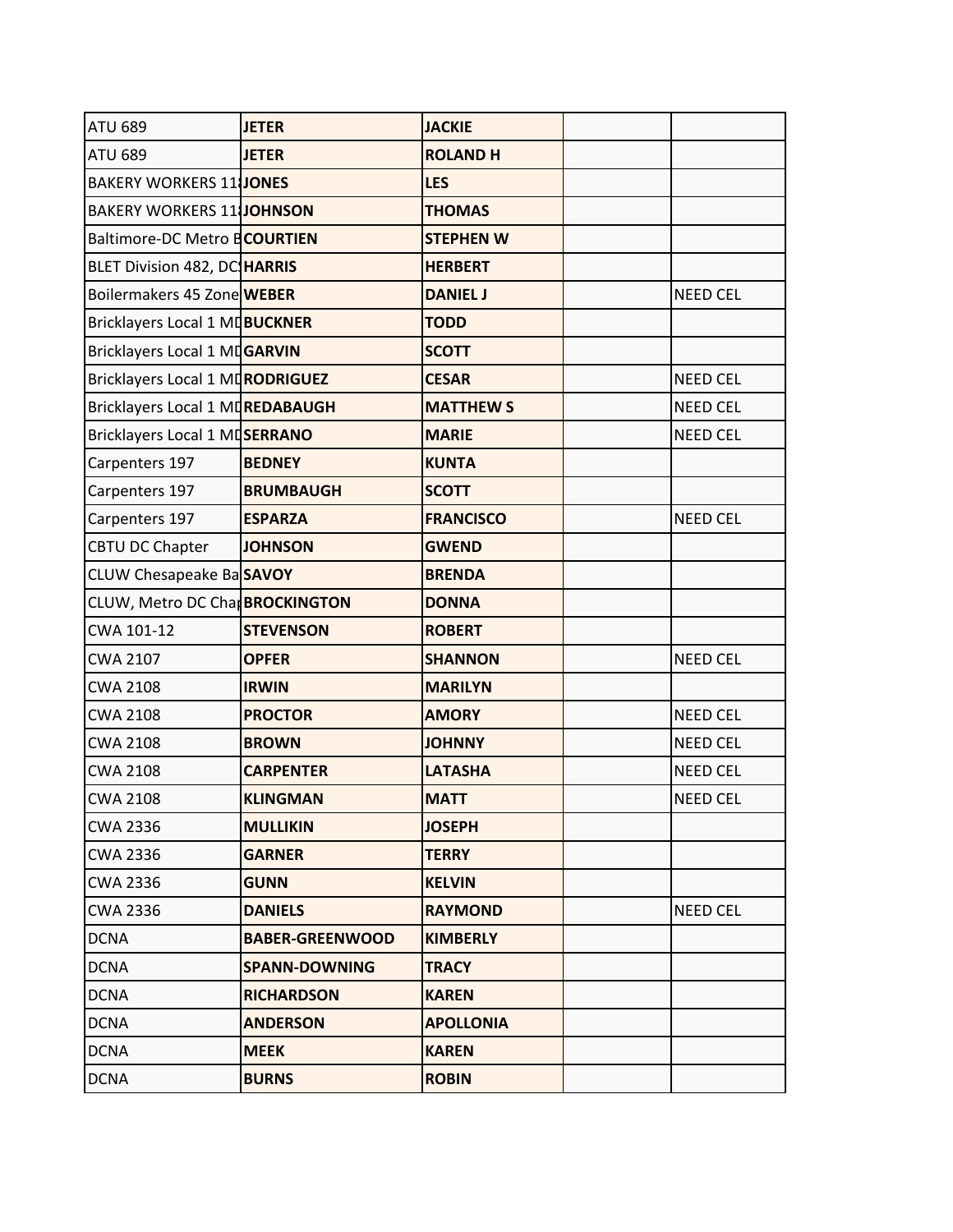| IAFF <sub>36</sub> | <b>HUDSON</b>     | <b>DABNEY</b>      |                   |                 |
|--------------------|-------------------|--------------------|-------------------|-----------------|
| IAFF <sub>36</sub> | <b>CHISHOLM</b>   | <b>JOSEPH</b>      |                   |                 |
| IAFF <sub>36</sub> | <b>GORDON</b>     | <b>JAMES</b>       |                   |                 |
| IAFF <sub>36</sub> | <b>GORDON</b>     | <b>FREDERICK M</b> |                   |                 |
| IAFF <sub>36</sub> | <b>HOAGLAND</b>   | <b>DAVID</b>       |                   | <b>NEED CEL</b> |
| IAFF <sub>36</sub> | <b>PAPARIELLO</b> | <b>JOSEPH</b>      |                   | <b>NEED CEL</b> |
| IAM 1486           | <b>PAYNE</b>      | <b>MILTON T</b>    |                   | <b>NEED CEL</b> |
| IAM 1486           | <b>HAIGHT</b>     | <b>DAVID</b>       |                   | <b>NEED CEL</b> |
| IAM 1486           | <b>CICALA</b>     | <b>JOSEPH K</b>    |                   | <b>NEED CEL</b> |
| IAM 1486           | <b>PRUETT</b>     | <b>ROBERT H</b>    | <b>NEED EMAIL</b> | <b>NEED CEL</b> |
| <b>IAM 174</b>     | <b>THOMAS</b>     | <b>CHARLES</b>     |                   | <b>NEED CEL</b> |
| IAM 1759           | <b>NEERY</b>      | <b>CLAUDIO</b>     |                   |                 |
| IAM 1759           | <b>PEER</b>       | <b>BILL</b>        | <b>NEED EMAIL</b> |                 |
| <b>IAM 193</b>     | <b>LOWERY</b>     | <b>RUTH J</b>      |                   |                 |
| <b>IAM 193</b>     | <b>JOHNSON</b>    | <b>ALLEN</b>       |                   | NEED CEL        |
| <b>IAM 2135</b>    | <b>RUSSELL</b>    | <b>DANNY</b>       |                   | <b>NEED CEL</b> |
| <b>IATSE 22</b>    | <b>PERRY</b>      | <b>ALANH</b>       |                   |                 |
| <b>IATSE 22</b>    | <b>CLAY</b>       | <b>I CHUCK</b>     |                   |                 |
| <b>IATSE 22</b>    | <b>ROGERS</b>     | <b>LAUREN</b>      |                   | NEED CEL        |
| <b>IATSE 22</b>    | <b>MCINTYRE</b>   | <b>DAVID</b>       |                   | NEED CEL        |
| <b>IATSE 22</b>    | <b>CHAVKA</b>     | <b>RYAN</b>        |                   | NEED CEL        |
| IATSE 487          | <b>WALKER</b>     | <b>WENDY</b>       |                   | <b>NEED CEL</b> |
| IATSE 600          | <b>KANTOR</b>     | <b>CHAIM</b>       |                   | NEED CEL        |
| IATSE 772          | <b>TIMLIN</b>     | <b>MARTHA</b>      |                   |                 |
| IATSE 868          | <b>CHURCHILL</b>  | <b>BARBARAH</b>    |                   |                 |
| <b>IBEW 1200</b>   | <b>TURNER</b>     | <b>GEOFF</b>       |                   | NEED CEL        |
| <b>IBEW 1200</b>   | <b>TURNER</b>     | <b>GEOFF</b>       |                   | NEED CEL        |
| <b>IBEW 1900</b>   | <b>GRIFFIN</b>    | <b>JAMES</b>       |                   |                 |
| <b>IBEW 1900</b>   | <b>TYLER</b>      | <b>AARON</b>       |                   | NEED CEL        |
| <b>IBEW 1900</b>   | <b>WILLIFORD</b>  | <b>JERRY</b>       |                   | NEED CEL        |
| <b>IBEW 26</b>     | <b>HENRIQUES</b>  | <b>PAUL</b>        |                   |                 |
| <b>IBEW 26</b>     | <b>CLARK</b>      | <b>TOM</b>         |                   |                 |
| <b>IBEW 26</b>     | <b>MURPHY</b>     | <b>RICHARD G</b>   |                   |                 |
| <b>IBEW 26</b>     | <b>MCKOY</b>      | <b>CORDELIA</b>    |                   |                 |
| IBEW 26            | <b>BROOKS</b>     | <b>CHRISTOPHER</b> |                   |                 |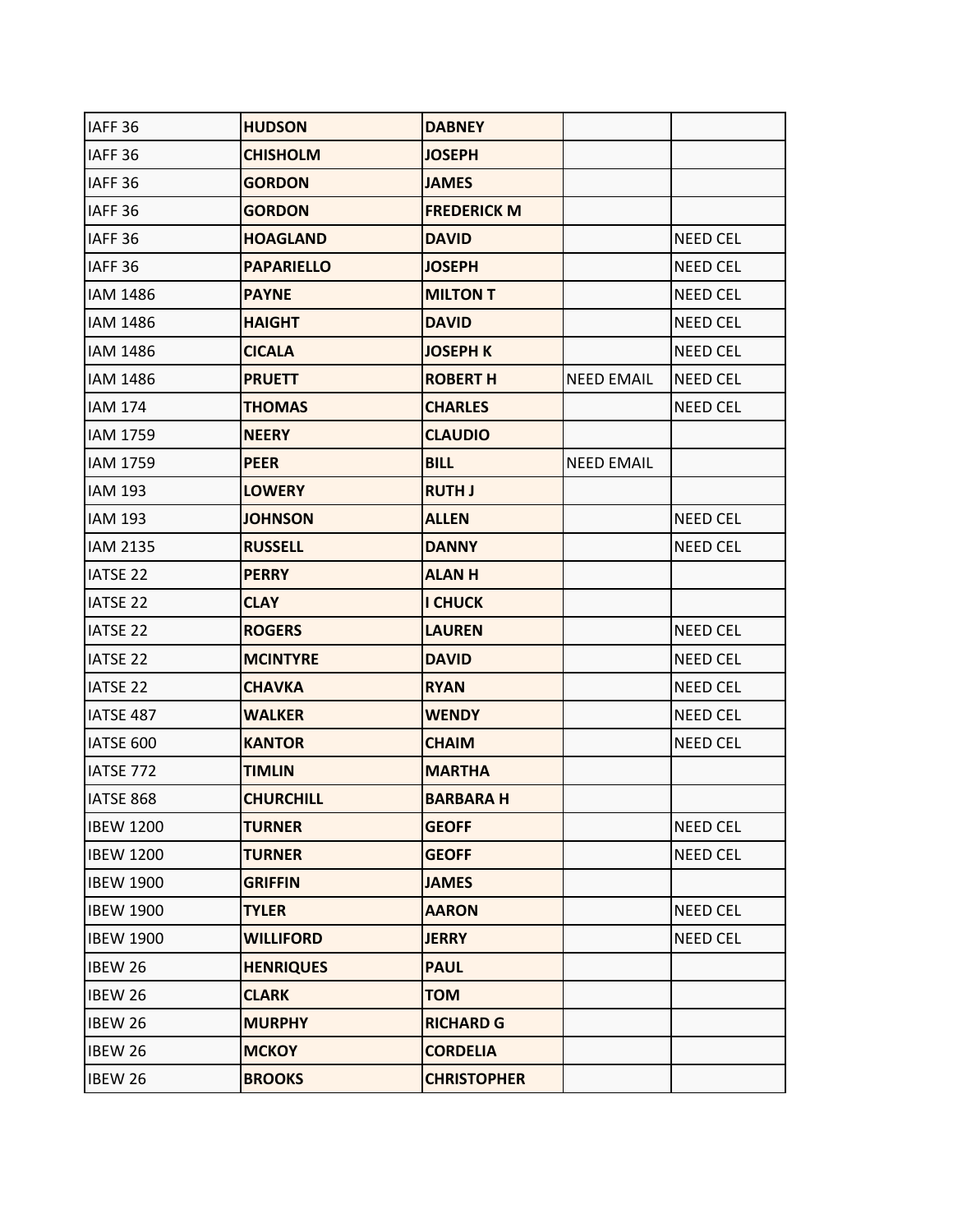| IBEW 26                              | <b>GAINES</b>     | <b>RILEY</b>      |                 |
|--------------------------------------|-------------------|-------------------|-----------------|
| <b>IBEW 26</b>                       | <b>HOGAN</b>      | <b>GEORGE</b>     |                 |
| <b>IBEW 26</b>                       | <b>MYERS</b>      | <b>THOMAS</b>     | <b>NEED CEL</b> |
| <b>IFPTE 70</b>                      | <b>HA PHAM</b>    | <b>BICH</b>       | <b>NEED CEL</b> |
| <b>IFPTE 70</b>                      | <b>MILLER</b>     | <b>ETHAN</b>      | <b>NEED CEL</b> |
| <b>IFPTE 70</b>                      | <b>BLADO</b>      | <b>KAYLA</b>      | <b>NEED CEL</b> |
| IFPTE 75 (CREA)                      | <b>THAUL</b>      | <b>SUSAN</b>      | <b>NEED CEL</b> |
| Insulators 24                        | <b>MONEYMAKER</b> | <b>MICHAEL R</b>  |                 |
| Insulators 24                        | <b>CRESSOTTI</b>  | <b>LINO</b>       | <b>NEED CEL</b> |
| Ironworkers 5                        | <b>CLELAND</b>    | <b>RAYMOND</b>    |                 |
| Ironworkers 5                        | <b>RAYNER</b>     | <b>JOHN</b>       |                 |
| Ironworkers 5                        | <b>BAST</b>       | <b>AARON T</b>    |                 |
| Ironworkers District C <b>MARTIN</b> |                   | <b>KENDALL</b>    |                 |
| <b>IUEC10</b>                        | <b>YEATMAN</b>    | <b>SONNY</b>      |                 |
| <b>IUEC 10</b>                       | <b>O'CONNOR</b>   | <b>JOHN</b>       | <b>NEED CEL</b> |
| <b>IUEC 10</b>                       | <b>GRAY</b>       | <b>RALPH</b>      | <b>NEED CEL</b> |
| <b>IUEC 10</b>                       | <b>AYRES</b>      | <b>VANCE</b>      | <b>NEED CEL</b> |
| <b>IUOE 77</b>                       | <b>VANDYKE</b>    | <b>JOSH</b>       |                 |
| <b>IUOE 99</b>                       | <b>CLIFFORD</b>   | <b>EAMON</b>      |                 |
| <b>IUOE 99</b>                       | <b>MOORS</b>      | <b>KATHLEEN M</b> |                 |
| <b>IUOE 99</b>                       | <b>BARILE</b>     | <b>FRANK</b>      |                 |
| <b>IUOE 99</b>                       | <b>STACK</b>      | <b>RAYMOND D</b>  |                 |
| <b>IUOE 99</b>                       | <b>SEXTON</b>     | <b>MARK</b>       |                 |
| <b>IUOE 99</b>                       | <b>HAVARD</b>     | <b>DONALD</b>     |                 |
| Laborers 11                          | <b>PALOMO</b>     | <b>JULIO</b>      |                 |
| Laborers 11                          | <b>JONES</b>      | <b>SHANNON</b>    |                 |
| Laborers 11                          | <b>DESMOND</b>    | <b>DENNIS</b>     |                 |
| Laborers 11                          | <b>CARBALLO</b>   | <b>HUGO</b>       | NEED CEL        |
| Laborers 11                          | <b>LANNING</b>    | <b>STEVE</b>      | NEED CEL        |
| Laborers 11                          | <b>LEONARD</b>    | <b>VICTORIA</b>   | <b>NEED CEL</b> |
| NABET 31                             | <b>REESE</b>      | <b>RICK</b>       |                 |
| NABET 31                             | <b>WILLIAMS</b>   | <b>ROBERT BOB</b> |                 |
| NABET 31                             | <b>WILLIAMS</b>   | <b>ROBERT</b>     |                 |
| <b>NALC 142</b>                      | <b>HOOKS</b>      | <b>KEITH</b>      |                 |
| <b>NALC 142</b>                      | <b>TURNER</b>     | <b>BARBARA</b>    |                 |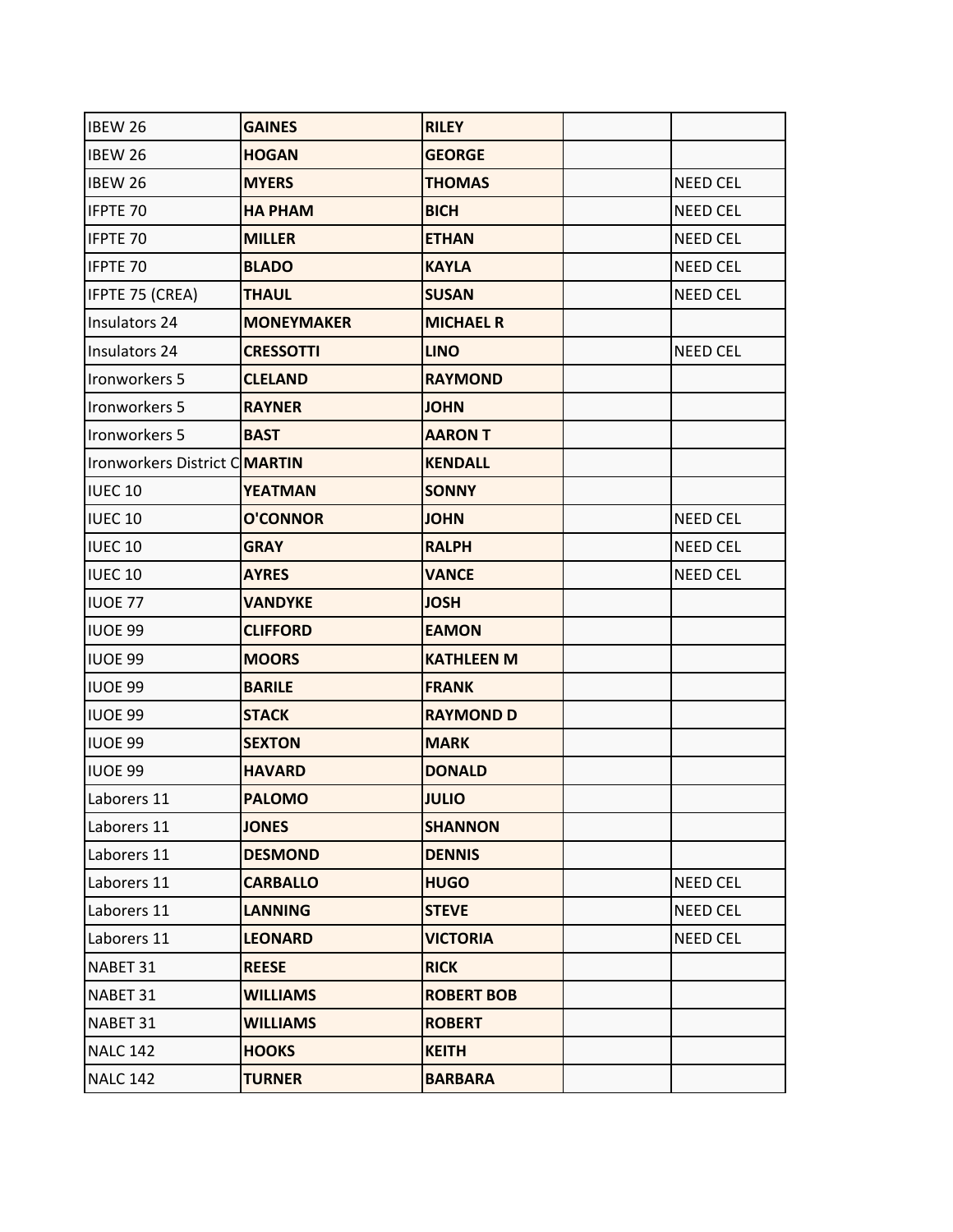| <b>NALC 142</b>                    | <b>NANCE</b>      | <b>KAREN</b>     |                   |                 |
|------------------------------------|-------------------|------------------|-------------------|-----------------|
| <b>NALC 142</b>                    | <b>WEIR</b>       | <b>LATISHA</b>   |                   |                 |
| <b>NALC 142</b>                    | <b>WILLIAMS</b>   | <b>DARRIEN</b>   |                   |                 |
| <b>NALC 142</b>                    | <b>ROBINSON</b>   | <b>STEVEN</b>    |                   | <b>NEED CEL</b> |
| <b>NALC 3825</b>                   | <b>MCELROY</b>    | <b>HUGH</b>      |                   |                 |
| <b>NALC 3825</b>                   | <b>LERCH</b>      | <b>KENNETH</b>   |                   |                 |
| <b>NALC 3825</b>                   | <b>CLARK</b>      | <b>CHUCK</b>     |                   |                 |
| <b>NALC 3825</b>                   | <b>BRANSON</b>    | <b>ALTON</b>     |                   | <b>NEED CEL</b> |
| NEA/UDCFA                          | <b>JOHNSON</b>    | <b>WILMER</b>    |                   | <b>NEED CEL</b> |
| Newspaper Guild 320 PARKS          |                   | <b>CETEWAYO</b>  |                   |                 |
| Newspaper Guild 320 <b>EHRMANN</b> |                   | <b>RICK</b>      |                   |                 |
| NFFE-IAM 2                         | <b>LITTLEJOHN</b> | <b>ROOSEVELT</b> |                   |                 |
| NFFE-IAM 2                         | <b>ATKINS</b>     | <b>JAI S</b>     |                   | <b>NEED CEL</b> |
| <b>NNU</b>                         | <b>COLLINS</b>    | <b>RITA</b>      |                   |                 |
| <b>NNU</b>                         | <b>ZINN</b>       | <b>KEN</b>       |                   |                 |
| <b>NNU</b>                         | <b>FRUM</b>       | <b>STEPHEN</b>   |                   |                 |
| <b>NNU</b>                         | <b>STRAUSS</b>    | <b>ANNE</b>      |                   |                 |
| <b>NNU</b>                         | <b>HARTWICH</b>   | <b>KOREY</b>     |                   | <b>NEED CEL</b> |
| NUHHCE/AFSCME 209JENKINS           |                   | <b>WANDA</b>     |                   |                 |
| NUHHCE/AFSCME 209 FLETCHER         |                   | <b>OCTAVIA</b>   |                   |                 |
| NWU 2 (UAW 1981)                   | <b>HOFFMAN</b>    | <b>ANN</b>       |                   |                 |
| OPCMIA 891                         | <b>JIMENEZ</b>    | <b>CARLOS C</b>  |                   |                 |
| OPCMIA 891                         | <b>CARSON</b>     | <b>CARL E</b>    |                   |                 |
| OPEIU <sub>2</sub>                 | <b>BRIDGES</b>    | <b>LINDA</b>     |                   |                 |
| OPEIU <sub>2</sub>                 | <b>SPILLER</b>    | <b>MIKE</b>      |                   |                 |
| OPEIU <sub>2</sub>                 | <b>FELTHAM</b>    | <b>ALEXANDER</b> |                   |                 |
| OPEIU <sub>2</sub>                 | <b>MISTRY</b>     | <b>SONIA</b>     |                   |                 |
| OPEIU <sub>2</sub>                 | <b>BAKER</b>      | <b>APPOLLOS</b>  |                   | <b>NEED CEL</b> |
| OPEIU <sub>2</sub>                 | <b>RADFORD</b>    | <b>ERIN</b>      |                   | <b>NEED CEL</b> |
| OPEIU <sub>2</sub>                 | <b>STUBLAREC</b>  | <b>IAN</b>       |                   | <b>NEED CEL</b> |
| OPEIU 277                          | <b>FARENTHOLD</b> | <b>GEORGE E</b>  |                   |                 |
| Painters DC 51                     | <b>MEJIA</b>      | <b>ROXANA</b>    |                   |                 |
| <b>PLUMBERS 5</b>                  | <b>HARRIGAN</b>   | <b>WALTER</b>    | <b>NEED EMAIL</b> | <b>NEED CEL</b> |
| Road Sprinkler Fitters CUNNINGHAM  |                   | <b>KEITH B</b>   |                   | <b>NEED CEL</b> |
| Roofers 30                         | <b>PEDRICK</b>    | <b>THOMAS</b>    | <b>NEED EMAIL</b> | <b>NEED CEL</b> |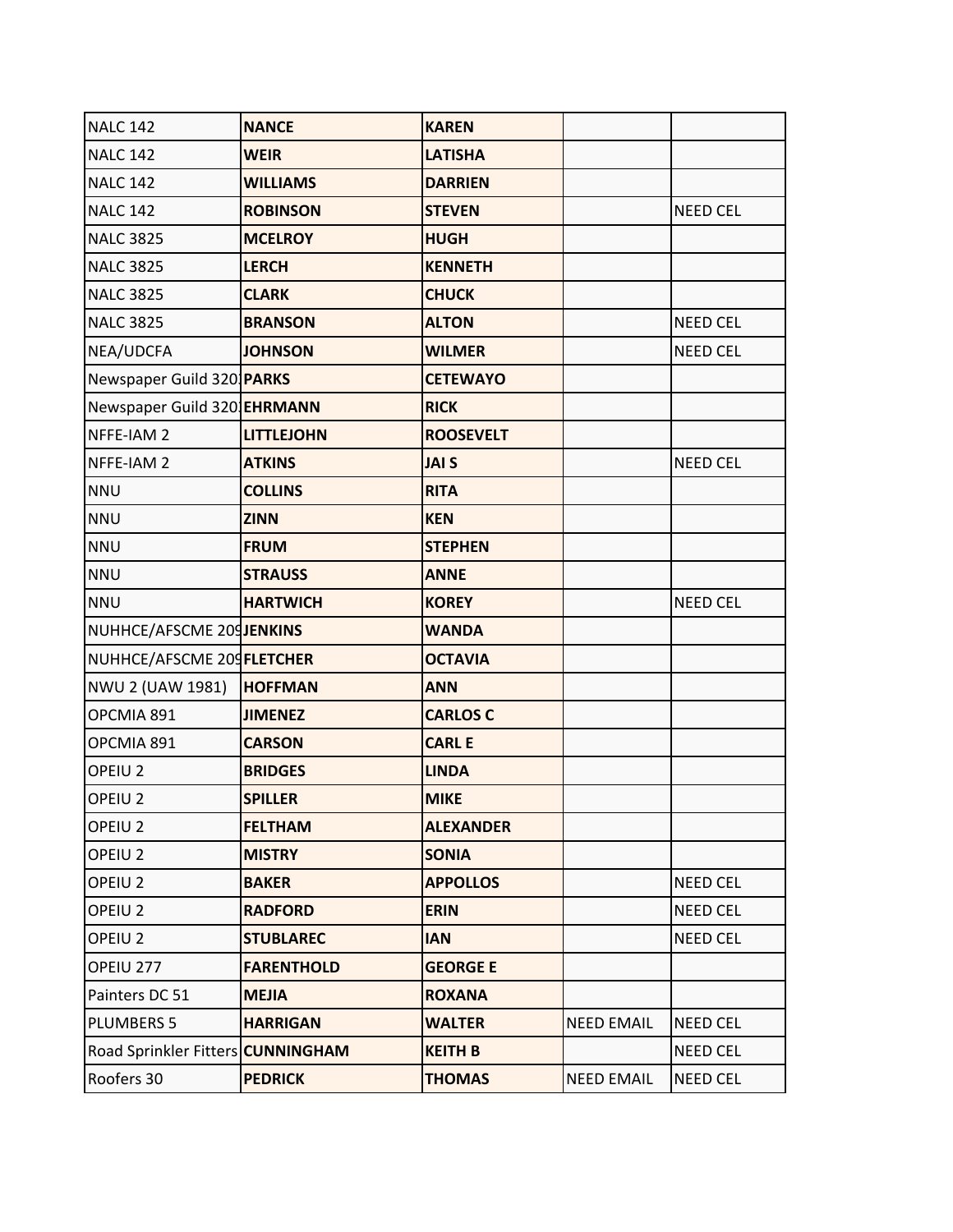| SAG-AFTRA Washingt O'DONNELL  |                    | <b>PATRICIA</b>  |                 |
|-------------------------------|--------------------|------------------|-----------------|
| SEIU 32BJ                     | <b>NARANJO</b>     | <b>MARIA</b>     |                 |
| SEIU 32BJ                     | <b>FLORES</b>      | <b>XIOMARA</b>   |                 |
| SEIU 32BJ                     | <b>DAVIS</b>       | <b>LOUIS A</b>   |                 |
| SEIU 32BJ                     | <b>CONTRERAS</b>   | <b>JAIME</b>     |                 |
| SEIU 32BJ                     | <b>DIAZ</b>        | <b>DIMAS</b>     | <b>NEED CEL</b> |
| SEIU 32BJ                     | <b>HOWELL</b>      | <b>JUDITH</b>    | <b>NEED CEL</b> |
| SEIU 32BJ                     | <b>VENTURA</b>     | <b>JOSE</b>      | <b>NEED CEL</b> |
| SEIU 32BJ                     | <b>MILES</b>       | <b>LEMOYNE</b>   | <b>NEED CEL</b> |
| SEIU 400 PG                   | <b>HOLMES</b>      | <b>TRENT C</b>   |                 |
| SEIU 400 PG                   | <b>COLLINS</b>     | <b>CYNTHIA L</b> |                 |
| SEIU 400 PG                   | <b>KIRK</b>        | <b>JAMES</b>     |                 |
| SEIU 400 PG                   | <b>PINKNEY</b>     | <b>FRANKIE</b>   |                 |
| SEIU 400 PG                   | <b>HARRIS</b>      | <b>MARK</b>      | <b>NEED CEL</b> |
| <b>SEIU 722</b>               | <b>JONES</b>       | <b>VANESSA R</b> |                 |
| <b>SEIU 722</b>               | <b>FIELDS</b>      | <b>DANIEL</b>    |                 |
| <b>SEIU 722</b>               | <b>DAVIS</b>       | <b>DEBRA</b>     |                 |
| <b>SEIU 722</b>               | <b>BANKS</b>       | <b>ORNE</b>      |                 |
| SEIU Maryland/DC StaCAVANAGH  |                    | <b>TERRY</b>     |                 |
| <b>SMART 100</b>              | <b>LABILLE III</b> | <b>RICHARD R</b> |                 |
| <b>SMART 100</b>              | <b>NOBLE</b>       | <b>MICHAEL</b>   |                 |
| <b>SMART 100</b>              | <b>MAHAR</b>       | <b>MIKE</b>      |                 |
| <b>SMART 100</b>              | <b>KILLEEN</b>     | <b>THOMAS</b>    |                 |
| <b>SMART 100</b>              | <b>SEWELL</b>      | <b>CHARLES</b>   |                 |
| Smart Dist Col Leg BoaLYNCH   |                    | <b>BRANDON</b>   |                 |
| Smart Dist Col Leg BoaJACKSON |                    | <b>JARAD</b>     |                 |
| Smart Dist Col Leg Bod BATES  |                    | <b>WILLIAM</b>   |                 |
| SMART-TD 1470                 | <b>CRAWFORD</b>    | <b>KENZELL</b>   |                 |
| <b>SMART-TD 1470</b>          | <b>KASECAMP</b>    | <b>LARRY</b>     |                 |
| Teamsters 639                 | <b>ROBERTS</b>     | <b>RANDY</b>     |                 |
| Teamsters 639                 | <b>DAVIS</b>       | <b>WILLIAM</b>   |                 |
| Teamsters 639                 | <b>GIBSON</b>      | <b>JOHN</b>      |                 |
| Teamsters 639                 | <b>REDDIX</b>      | <b>ROBERT</b>    |                 |
| Teamsters 639                 | <b>SETTLES</b>     | <b>WAYNE</b>     |                 |
| Teamsters 639                 | <b>SMITH</b>       | <b>ANTHONY</b>   |                 |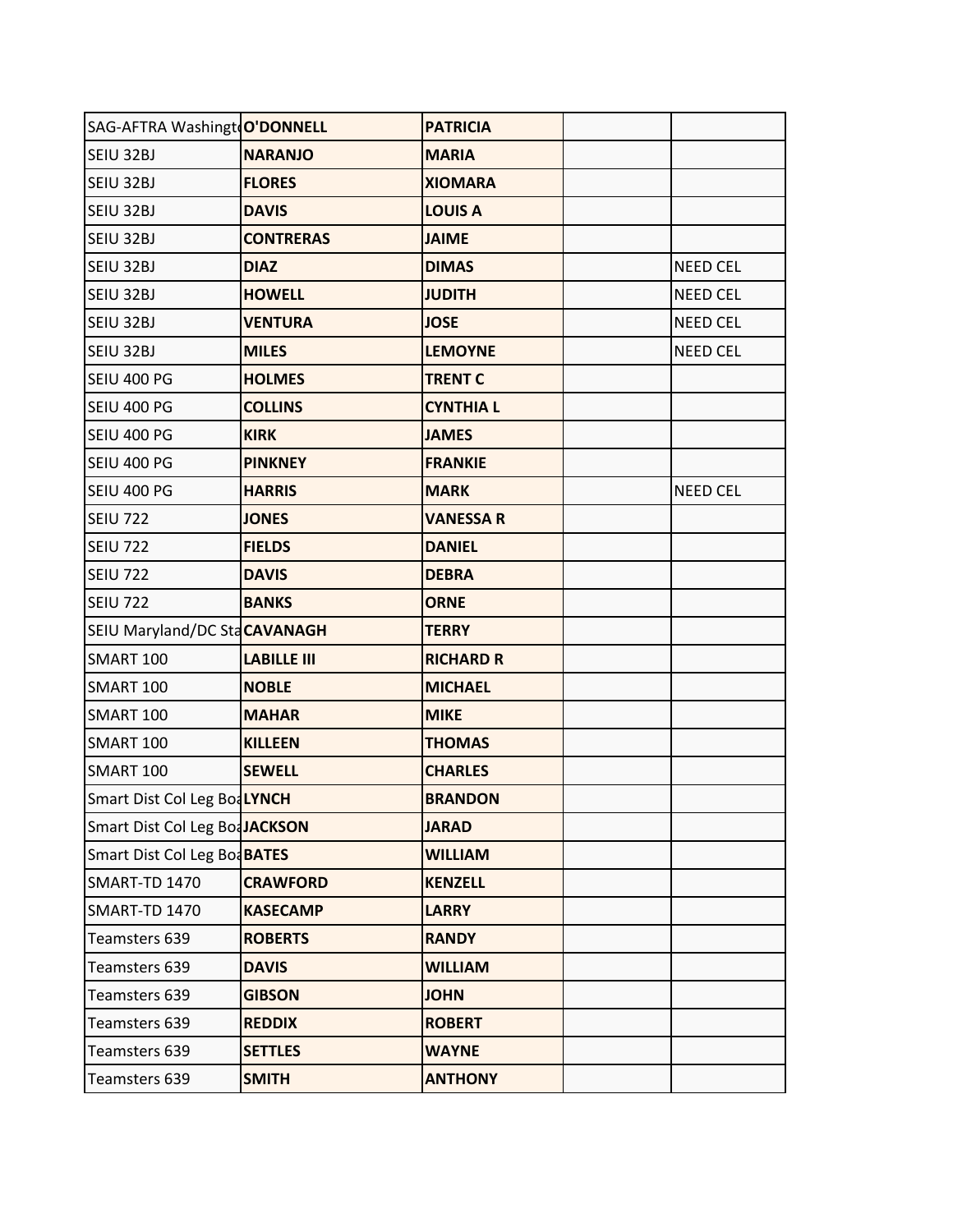| Teamsters 639        | <b>GRINEVICIUS</b>     | <b>MARK</b>       |                 |
|----------------------|------------------------|-------------------|-----------------|
| Teamsters 639        | <b>DAVIS</b>           | <b>ROLAND</b>     |                 |
| Teamsters 639        | <b>CLARK</b>           | <b>SCOTT</b>      |                 |
| Teamsters 639        | <b>BOLLINO</b>         | <b>CHUCK</b>      |                 |
| Teamsters 639        | <b>HADEN</b>           | <b>DARRYL</b>     | <b>NEED CEL</b> |
| <b>Teamsters 730</b> | <b>LACY</b>            | <b>JASON</b>      |                 |
| <b>Teamsters 730</b> | <b>RIDLEY</b>          | <b>MARSHA</b>     |                 |
| <b>Teamsters 730</b> | <b>RICHARDSON</b>      | <b>TYRONE</b>     |                 |
| <b>Teamsters 730</b> | <b>MYERS</b>           | <b>FRANKLIN B</b> |                 |
| <b>Teamsters 730</b> | <b>BROOKS</b>          | <b>RITCHIE</b>    |                 |
| Teamsters 730        | <b>CHISMAR</b>         | <b>SCOTT</b>      |                 |
| <b>Teamsters 922</b> | <b>GARDNER</b>         | <b>RUDOLPH</b>    |                 |
| <b>Teamsters 922</b> | <b>PHILSON</b>         | <b>CRAIG</b>      | <b>NEED CEL</b> |
| <b>Teamsters 922</b> | <b>BROOKS</b>          | <b>JONATHAN</b>   | <b>NEED CEL</b> |
| <b>Teamsters 922</b> | <b>BROWN</b>           | <b>TIMOTHY T</b>  | <b>NEED CEL</b> |
| <b>Teamsters 922</b> | <b>JACKSON</b>         | <b>THOMASF</b>    | <b>NEED CEL</b> |
| <b>Teamsters 96</b>  | <b>BOWERS</b>          | <b>JAUNTAUM</b>   |                 |
| <b>Teamsters 96</b>  | <b>REED</b>            | <b>WILDER</b>     |                 |
| <b>Teamsters 96</b>  | <b>ROBINSON</b>        | <b>BERNARD F</b>  |                 |
| UFCW 1994 MCGEO      | <b>LEE</b>             | <b>RAYMUN</b>     |                 |
| UFCW 1994 MCGEO      | <b>BARRY</b>           | <b>JOHN</b>       |                 |
| UFCW 1994 MCGEO      | <b>CONLON</b>          | <b>RYANT</b>      |                 |
| UFCW 1994 MCGEO      | <b>MILLAR</b>          | <b>AMY</b>        |                 |
| UFCW 1994 MCGEO      | <b>RENNE</b>           | <b>GINO</b>       |                 |
| UFCW 1994 MCGEO      | <b>CUFFIE</b>          | <b>YVETTE</b>     |                 |
| UFCW 1994 MCGEO      | <b>RANSOME</b>         | <b>NELVIN</b>     |                 |
| UFCW 1994 MCGEO      | <b>BLACKWELL-BROWN</b> | <b>LISA</b>       |                 |
| <b>UFCW 400</b>      | <b>WILSON</b>          | <b>MICHAEL</b>    |                 |
| <b>UFCW 400</b>      | <b>MITCHELL</b>        | <b>KIM</b>        |                 |
| <b>UFCW 400</b>      | <b>HANSON</b>          | <b>ALAN</b>       |                 |
| <b>UFCW 400</b>      | <b>FEDERICI</b>        | <b>MARK</b>       |                 |
| <b>UFCW 400</b>      | <b>ANWAR</b>           | <b>YOLANDA</b>    |                 |
| <b>UFCW 400</b>      | <b>FORESTER</b>        | <b>DYANAN</b>     | <b>NEED CEL</b> |
| <b>UFCW 400</b>      | <b>PAYTON</b>          | <b>FREDDIE</b>    | NEED CEL        |
| <b>UFCW 400</b>      | <b>FLOYD</b>           | <b>LINNETTE</b>   | NEED CEL        |